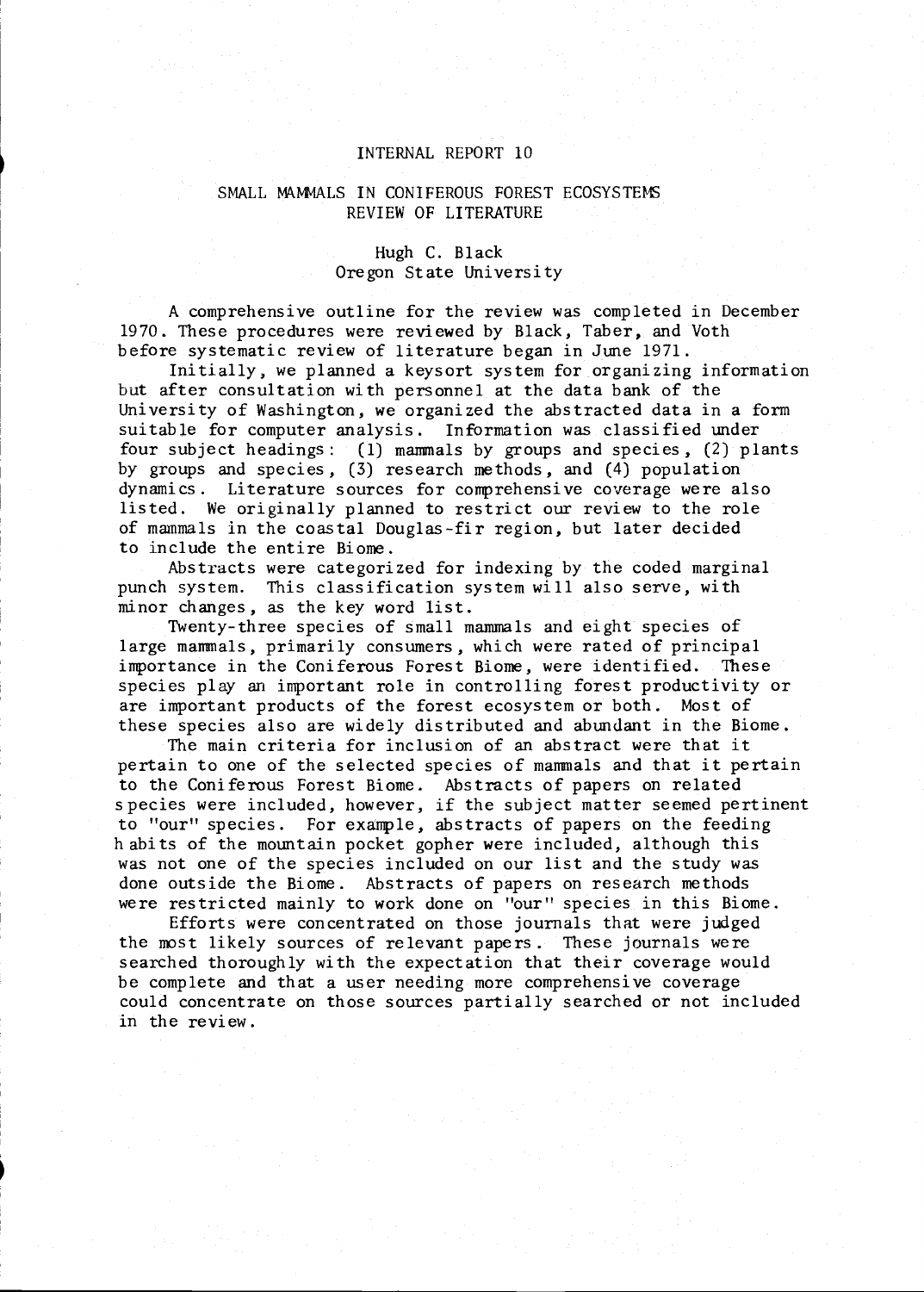We decided that all references included in the bibliography should be abstracted. Theses that are not available, but contain important subject matter, will be listed without abstracts. The author's abstract or abstracts available in abstracting journals, such as Wildlife Review, were included with only minor editing; lengthy reviews were condensed.

#### LITERATURE REVIEWED

Literature on small mammals was systematically reviewed in 26 journals. Complete reviews were made of these sources from initial date of publication through July 1971. An additional 18 publications were partially reviewed. (Reviews of two of these journals are to be completed in October.) Citations obtained from such sources as bibliographies, and reviews of current literature also were examined, adding numerous other publications to the list of serials searched for literature on small mammals. More than 1,500 papers were abstracted, but screening reduced this total to about 1,000. Papers on taxonomy and anatomy and on subjects not directly applicable to the role of mammals were eliminated. Papers relating to species selected for study and to the Biome, but trivial, were also omitted.

A systematic search of literature on the role of large mammals in the Coniferous Forest Biome in Wildlife Review, the single most valuable reference source, has been completed. Coverage of 14 additional journals is in progress. About 400 abstracts of papers on the selected species of large mammals have been compiled. Typing of these abstracts in a standardized format suitable for entry into the computer is in progress.

A review of unpublished information, such as that contained in Pittman-Robertson reports and other similar reports is impossible. Also, we did not attempt to assemble copies of the literature included in the bibliography.

#### PROGRAMMING

Dr. Bruce Bare, of the data bank at the University of Washington, has assumed the responsibility for preparing a program to permit compilation of the bibliography by computer. A programmer, employed at the data bank as of 1 September 1971, has been assigned to develop this program.

#### PUBLICATION

We plan to compile an annotated bibliography, similar in format to the "Annotated Bibliography of Mathematical Models in Ecology," compiled by John A. Kadled (1971), which will include a numerical list of references with abstracts and three indexes: (1) a keyword list, (2) an author index, and (3) a journal index. Examination of remaining references and typing of abstracts should be completed in October. We estimate that one or two months will be needed<br>to complete the computer input, to check the listing of abstracts, and to complete the compilation of the bibliography in a form ready for publication.